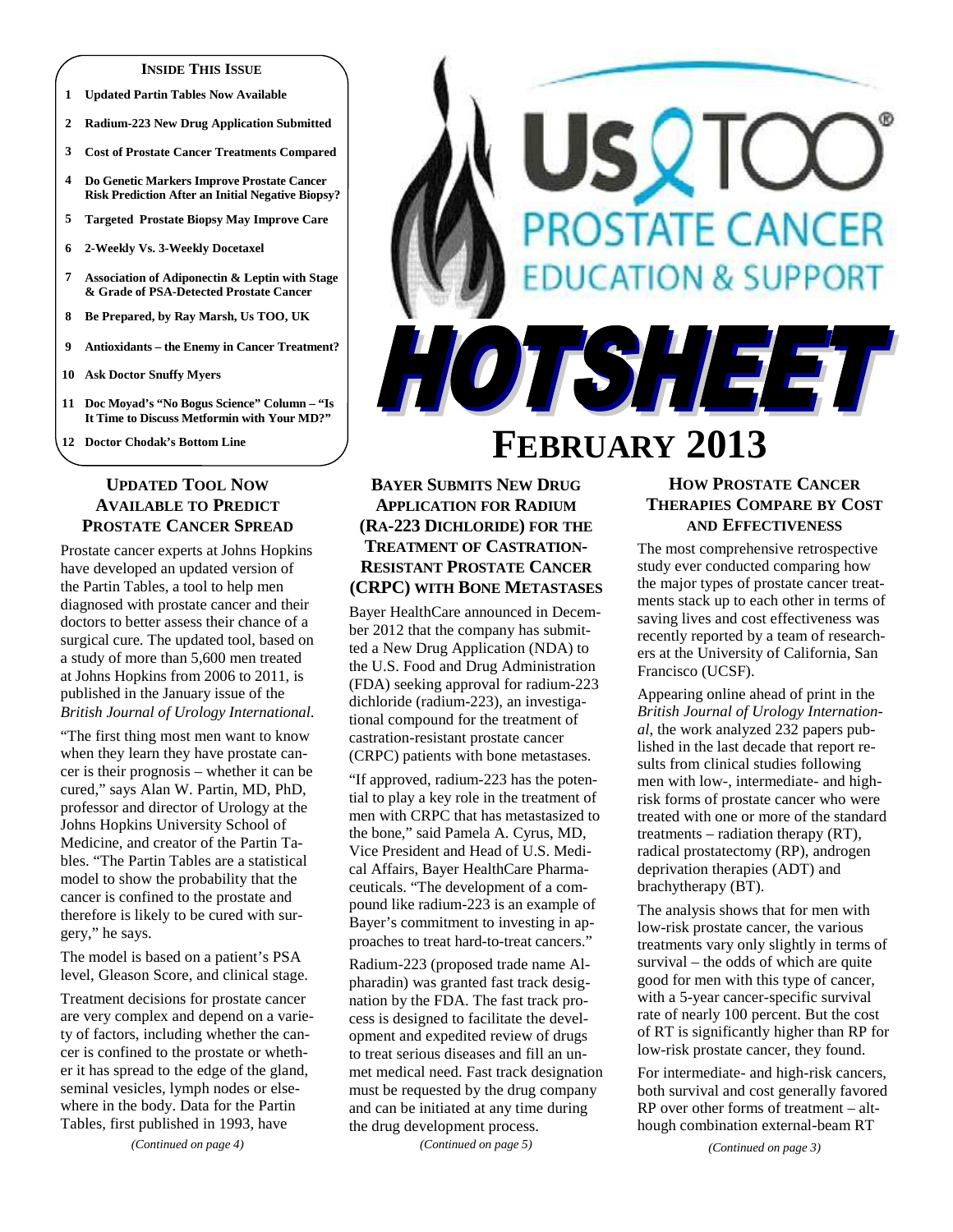

ITEMS CONTAINED IN US TOO PUBLICATIONS ARE OBTAINED FROM VARIOUS NEWS SOURCES AND EDITED FOR INCLUSION. WHERE AVAILABLE, A POINT-OF-CONTACT IS PROVIDED.

REFERENCES TO PERSONS, COMPANIES, PRODUCTS OR SERVICES ARE PROVIDED FOR INFORMATION ONLY AND ARE NOT ENDORSEMENTS. READERS SHOULD CONDUCT THEIR OWN RESEARCH INTO ANY PERSON, COMPANY, PRODUCT OR SERVICE, AND CONSULT WITH THEIR LOVED ONES AND PERSONAL PHYSICIAN BEFORE DECIDING ON ANY COURSE OF ACTION.

THE INFORMATION AND OPINIONS EXPRESSED IN THIS PUBLICATION ARE NOT RECOMMENDATIONS FOR ANY MEDICAL TREATMENT, PRODUCT SER-VICE OR COURSE OF ACTION BY US TOO INTER-NATIONAL, INC., ITS OFFICERS AND DIRECTORS, OR THE EDITORS OF THIS PUBLICATION. FOR MEDI-CAL, LEGAL OR OTHER ADVICE, PLEASE CONSULT PROFESSIONAL(S) OF YOUR CHOICE.

*HOTSHEET* EDITORIAL TEAM:

JONATHAN E. MCDERMED, PHARMD ROBERT M. PROTZ, MS JACQUELINE KONIECZKA THOMAS N. KIRK

#### US TOO INTERNATIONAL STAFF:

THOMAS N. KIRK, PRESIDENT AND CEO TERRI GIBBONS LIKOWSKI, CHAPTER SVCS PROG MGR, TOLL FREE PHONE #: 1-877-978-7866 JACQUELINE KONIECZKA, OFFICE MANAGER RYAN MAGUIRE, COMMUNICATIONS COORD.

#### US TOO BOARD OF DIRECTORS:

*EXECUTIVE COMMITTEE/OFFICERS*

KAY LOWMASTER, MSW, LCSW, CHAIRMAN DAVID P. HOUCHENS, PHD, VICE-CHAIRMAN JEAN JEFFERIES, TREASURER HOWARD KACZMAREK, SECRETARY

*DIRECTORS:* 

JAMES C. HAMMACK, DDS JERRY HARDY DAVID M. LUBAROFF, PHD JEFF MILLS JAMES L. RIEDER DEXTER C. RUMSEY III WILLIAM SEIDEL REV. HAROLD "HAL" TEUSCHER THOMAS N. KIRK, PRESIDENT AND CEO US TOO INTERNATIONAL, INC. IS INCORPORATED

IN THE STATE OF ILLINOIS AND RECOGNIZED AS A 501(C)(3) NOT-FOR-PROFIT CHARITABLE CORPORATION

#### **DONATIONS / GIFTS TO US TOO ARE TAX DEDUCTIBLE**

5003 FAIRVIEW AVE. DOWNER'S GROVE, IL 60515 PHONE: (630) 795-1002 / FAX: (630) 795-1602

**WEBSITE: WWW.USTOO.ORG**

COPYRIGHT 2013, US TOO INTERNATIONAL, INC.

# **POTENTIAL IMPACT OF ADDING GENETIC MARKERS TO CLINICAL PARAMETERS IN PREDICTING PROSTATE BIOPSY OUTCOMES IN MEN FOLLOWING AN INITIAL NEGATIVE BIOPSY: FINDINGS FROM THE REDUCE TRIAL**

Kader AK, Sun J, Reck BH, et al

**Eur Urol 62: 953-61, 2012** 

**Background:** Several germline single nucleotide polymorphisms (SNPs) have been consistently associated with prostate cancer (PCa) risk.

**Objective:** To determine if there is an improvement in PCa risk prediction by adding these SNPs to existing predictors of PCa.

**Design, Setting, and Participants:** Subjects included men in the placebo arm of the randomized Reduction by Dutasteride of Prostate Cancer Events (REDUCE) trial in whom germline DNA was available. All men had an initial negative prostate biopsy and underwent studymandated biopsies at 2 yr and 4 yr. Predictive performance of baseline clinical parameters and/or a genetic score based on 33 established PCa risk-associated SNPs was evaluated.

**Outcome Measurements and Statistical Analysis:** Area under the receiver operating characteristic curves (AUC) were used to compare different models with different predictors. Net reclassification improvement (NRI) and decision curve analysis (DCA) were used to assess changes in risk prediction by adding genetic markers.

**Results and Limitations:** Among 1654 men, genetic score was a significant predictor of positive biopsy, even after adjusting for known clinical variables and family history ( $p=3.41\times10(-8)$ ). The AUC for the genetic score exceeded that of any other PCa predictor at 0.59. Adding the genetic score to the best clinical model improved the AUC from 0.62 to 0.66 (p<0.001), reclassified PCa risk in 33% of men (NRI: 0.10; p=0.002), resulted in higher net benefit from DCA, and decreased the number of biopsies needed to detect the same number of PCa instances.

The benefit of adding the genetic score was greatest among men at intermediate risk (25th percentile to 75th percentile). Similar results were found for highgrade (Gleason score ≥7) PCa. A major limitation of this study was its focus on white patients only.

**Conclusions:** Adding genetic markers to current clinical parameters may improve PCa risk prediction. The improvement is modest but may be helpful for better determining the need for repeat prostate biopsy. The clinical impact of these results requires further study.

#### **TARGETED PROSTATE CANCER BIOPSIES MIGHT IMPROVE CARE**

Researchers at the University of California, Los Angeles, say prostate tumors can be diagnosed using "image-guided targeted biopsy" – the direct sampling of tumors in tissue using both MRI and real-time 3-dimentional ultrasound (3D-US). The UCLA team says this targeted form of biopsy is much more accurate than conventional "blind" biopsies that do not enable doctors to actually see the tumors. They suggested the new procedure may improve early detection of prostate cancer and result in fewer biopsies overall.

"Early prostate cancer is difficult to image because of the limited contrast between normal and malignant tissues within the prostate," study senior author Dr. Leonard Marks, a professor of urology and director of the UCLA Active Surveillance Program, said in a university news release. Of the 1 million prostate biopsies performed in the US every year, approximately 75 percent are negative for prostate cancer. Men who remain suspect for harboring prostate cancer undergo a repeat biopsy at some point when the PSA test continues to rise.

The problem with this approach, according to Dr. Warren Bromberg, chief of urology at Northern Westchester Hospital in Mount Kisco, NY, who was not involved in the study, is "insignificant cancers are detected as often as significant ones, there is always the fear that a cancer was missed, and there are risks of infection, pain and bleeding."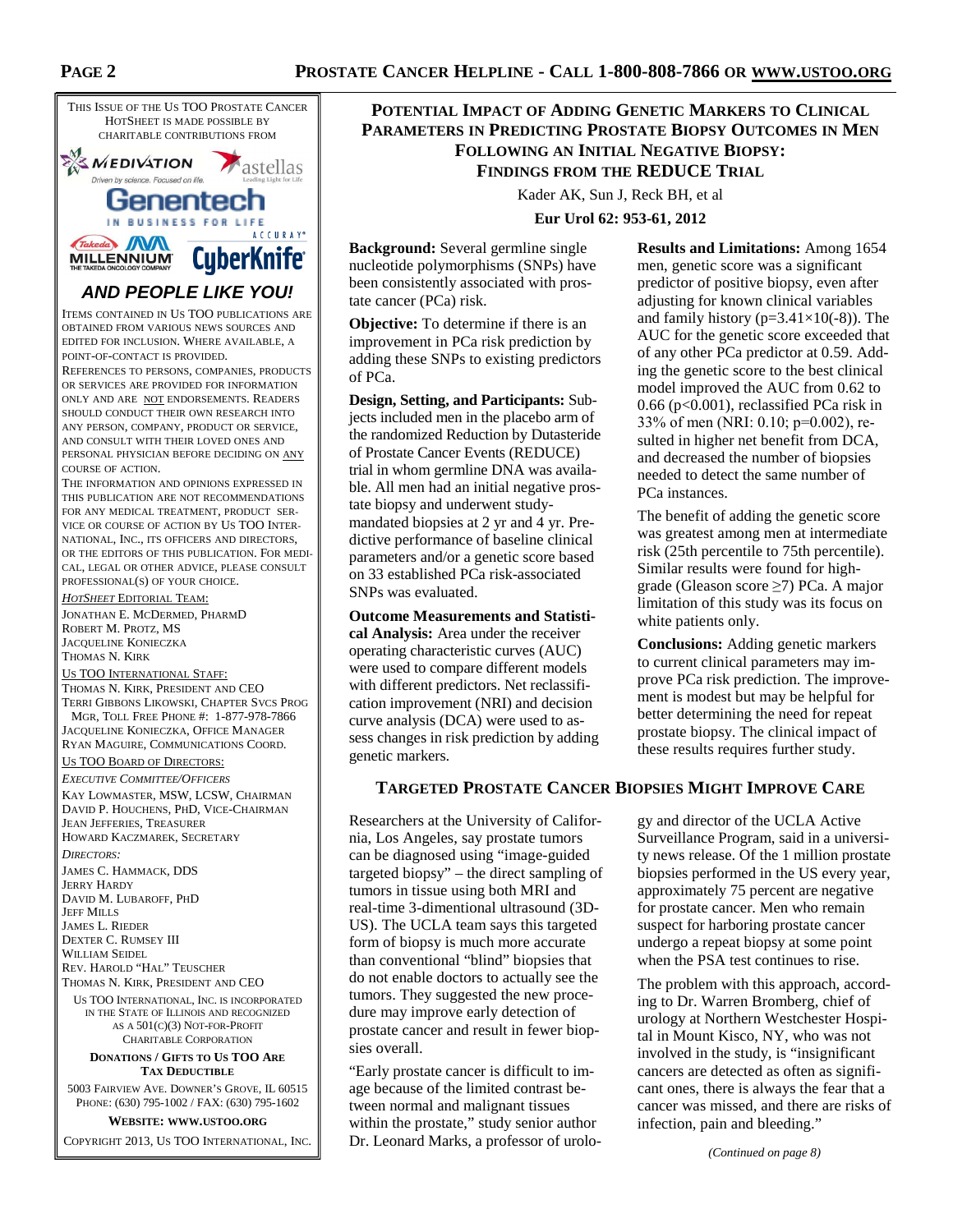# **2-WEEKLY VERSUS 3-WEEKLY DOCETAXEL TO TREAT CASTRATION-RESISTANT ADVANCED PROSTATE CANCER: A RANDOMISED, PHASE 3 TRIAL**

Kellokumpu-Lehtinen P-L, Harmenberg U, Joensuu T, et al

#### **The Lancet Oncology, 4 January 2013, Epub**

**Background:** Docetaxel administered every 3 weeks is a standard treatment for castration-resistant advanced prostate cancer. We hypothesised that 2-weekly administration of docetaxel would be better tolerated than 3-weekly docetaxel in men with advanced castration-resistant prostate cancer (CRPC), and did a prospective, multicentre, randomised, phase 3 study to compare efficacy and safety.

**Methods:** Eligible men had advanced prostate cancer (metastasis, a PSA result of more than 10·0 ng/mL, and WHO performance status score of 0–2), had received no chemotherapy (except estramustine), had undergone surgical or chemical castration, and had been referred to a treatment centre in Finland, Ireland, or Sweden. Enrollment and treatment were done between March 1, 2004, and May 31, 2009. Randomisation was done centrally and stratified by centre and WHO performance status score of 0–1 vs 2. Men were assigned 75 mg/ m<sup>2</sup> docetaxel intravenously (IV) on day 1 of a 3-week cycle, or 50 mg/m<sup>2</sup> docetaxel IV on days 1 and 15 of a 4-week cycle. 10 mg oral prednisolone was administered daily to all men. The primary endpoint was time to treatment failure (TTTF). We assessed data in the perprotocol population. This study is registered with ClinicalTrials.gov, number NCT00255606.

*(Continued on page 8)* 

**Want to learn more about local prostate cancer support group activities? Read the**

# CHAPTER NEWS!

**at www.ustoo.org!**

#### **TREATMENT COST AND EFFECTIVENESS** *(Continued from page 1)*

and BT together were comparable in terms of quality of life-adjusted survival for high-risk prostate cancer.

"Our findings support a greater role for surgery for high-risk disease than we have generally seen it used in most practice settings," said urologist Matthew Cooperberg, MD, MPH who led the research. Cooperberg is an assistant professor of urology and epidemiology and biostatistics in the UCSF Helen Diller Family Comprehensive Cancer Center.

There are multiple types of treatment for this form of the disease, including open, laparoscopic or robot-assisted RP; RT (dose-escalated 3-dimensional conformal RT, intensity-modulated RT); BT; ADT; and combinations of each. Many men with low-risk prostate cancer do not need any of these treatments, and can be safely observed (using active surveillance, or AS) at least initially.

Treatment plans for localized prostate cancer often vary dramatically from one treatment center to another. As Cooperberg put it, one person may have RP, while someone across town with a very similar tumor may have RT, and a third may undergo AS. Men may respond equally well to any treatment regimen.

"There is very little solid evidence that one [approach] is better than another," said Cooperberg. The motivation for the new study, however, was that there are also few data examining the differences in terms of cost-effectiveness – the price to the health care system for every year of life gained, with adjustment for complications and side effects of treatments.

The new study was the most comprehensive cost analysis ever, and it compared the costs and outcomes associated with the various types of treatment for all forms of the disease, which ranged from \$19,901 for robot-assisted RP to treat low-risk disease, to \$50,276 for combined RT for high-risk disease.

The study did not consider two other approaches for dealing with prostate cancer: AS and proton therapy, the latter of which is much more expensive and has been shown not to be cost-effective in multiple studies, said Cooperberg.

The work was supported by the National Cancer Institute, a component of the National Institutes of Health through grant #5RC1CA146596, and by the US Agency for Healthcare Research and Quality through grant #1U01CA88160.

*Science Daily, 4 January 2013* 

# **ASSOCIATIONS OF ADIPONECTIN AND LEPTIN WITH STAGE AND GRADE OF PSA-DETECTED PROSTATE CANCER: THE PROTECT STUDY**

Burton A, Martin RM, Holly J, et al

#### **Cancer Causes Control, 8 December 2012; Epub ahead of print**

**Purpose:** Obesity has been associated with an increased risk of advanced and fatal prostate cancer; adipokines may mediate this association. We examined associations of the adipokines leptin and adiponectin with the stage and grade of PSA-detected prostate cancer.

**Methods:** We conducted a nested casecontrol study comparing 311 men with mainly locally advanced  $(\geq$ T3, N1, or M1 cases) vs. 413 men with localized (T  $\leq$  2 & NX-0 & M0 controls) PSAdetected prostate cancer, recruited 2001- 2009 from 9 UK regions to the ProtecT study. Associations of body mass index and adipokine levels with prostate cancer stage were determined by conditional logistic regression and with grade (Gleason score  $\geq$ 7 vs.  $\leq$  6) by unconditional logistic regression.

**Results:** Adiponectin was inversely associated with prostate cancer stage in overweight and obese men (OR 0.62; 95 % CI 0.42-0.90;  $p = 0.01$ ), but not in normal weight men (OR 1.48; 0.77- 2.82;  $p = 0.24$ ) (p for interaction 0.007), or all men (OR 0.86; 0.66-1.11;  $p =$ 0.24). There was no compelling evidence of associations between leptin or leptin to adiponectin ratio and prostate cancer stage. No strong associations of adiponectin, leptin, or leptin:adiponectin ratio with grade were seen.

**Conclusions:** This study provides some evidence that adiponectin levels may be associated with prostate cancer stage, dependent on the degree of a man's adiposity. Our results are consistent with adiponectin countering adverse effects of obesity on prostate cancer progression.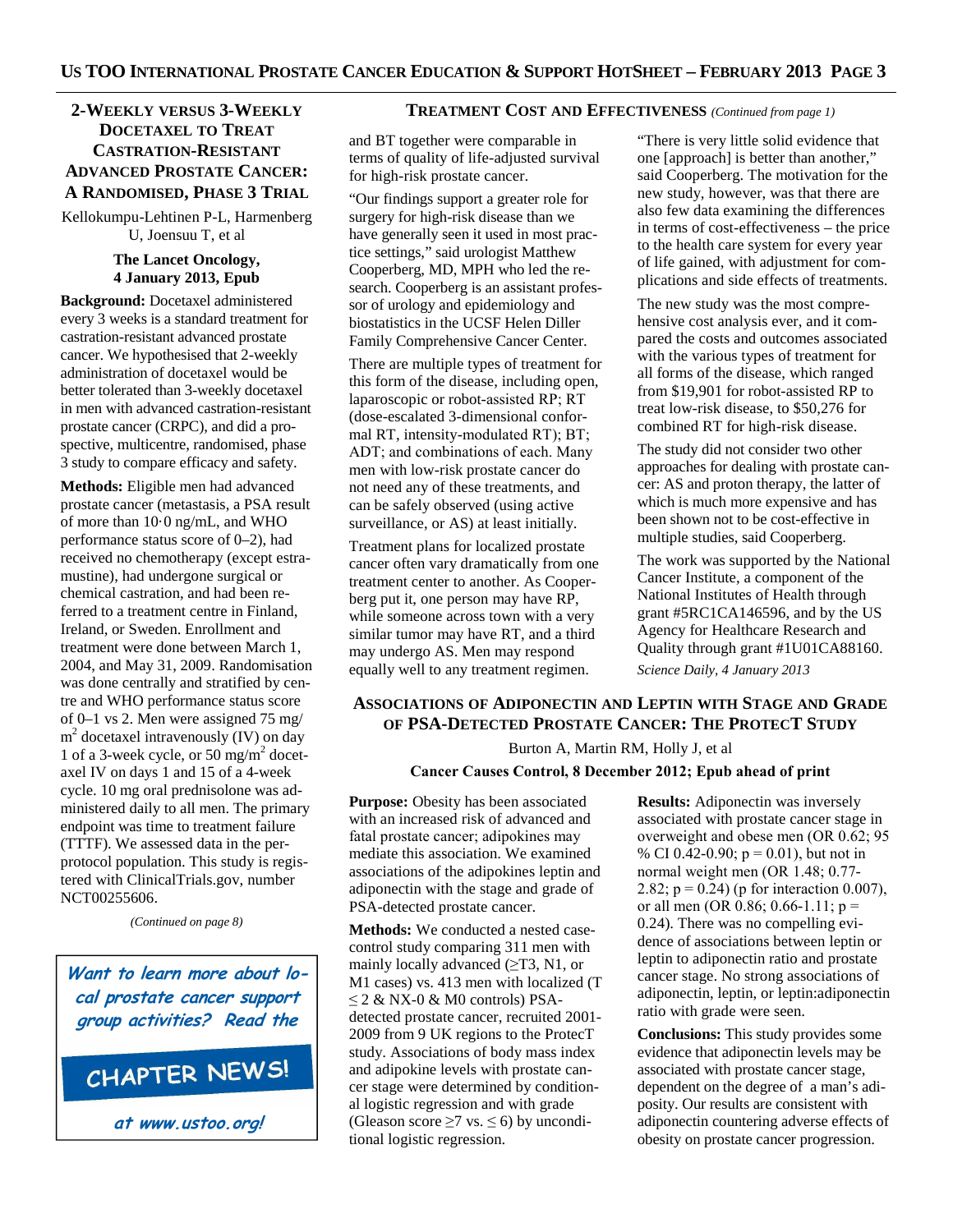#### **UPDATED PARTIN TABLES**

*(Continued from page 1)* 

been based on the outcomes for more than 20,000 men who underwent radical prostatectomy (RP) at Johns Hopkins over the past three decades. This represents the third update of the data.

"Twenty years ago, before widespread adoption of PSA for early detection, many men were diagnosed with prostate cancer after their cancer had spread. Today, the vast majority of men are diagnosed when the cancer is still confined to the prostate, giving them a much better chance of a cure with a surgical removal of the prostate," says Partin.

John B. Eifler, MD, the lead author of the article who worked with Partin on the revision, says the new Partin Tables show that certain categories of men who were previously not thought to have a good prognosis actually could be cured with surgery. "We now have a better understanding of intermediate risk and see that more men now fall into that category, instead of the higher risk group," says Eifler.

For example, men with a biopsy Gleason Score of 8 and above previously were not thought to be good candidates for surgery because of the likelihood that the cancer had spread. The new data show a higher probability of a cure with surgery even if a man's Gleason score is 8. Scores of 9 and 10 are still considered high risk, indicating that the cancer likely has spread.

"The updated Partin Tables will significantly improve the ability of physicians to counsel patients on the extent of their disease and help them make treatment decisions, such as whether surgery is warranted and, if so, whether lymph nodes also should be removed during surgery," Partin says. "If there is a high probability that the cancer has spread, treatment options include radiation, chemotherapy and hormonal therapy."

To access the updated Partin Tables and calculate your probability of cancer spread, go to http://urology.jhu.edu/ prostate/partintables.php and input your PSA, Gleason Score and clinical stage results, and click on "find results."

*Science Daily, 3 January 2013* 

#### **BE PREPARED**

by Ray Marsh, member of PCaSO, an Us TOO group in the United Kingdom

Even if you weren't a Boy Scout, you surely know the motto. But you're unlikely to know that my school motto, being "Goreu Arf Arf Dysg" roughly translates in *your* language as "Knowledge Is the Best Weapon" or loosely, and perhaps more appropriately, "Knowledge Empowers" – which happens to be the title of our support group's acclaimed Information Booklet.

Although the "Questions You May Wish to Ask" in the PCaSO booklet is specifically geared to prostate cancer, the general NHS (the United Kingdom's National Health Service) leaflet that discusses these matters is in some respects more comprehensive. I suggest that it's crucial to acquire as much information as you can muster on your condition and its possible treatments so that you can monitor your optimum progress, but not with which to confront your medical adviser.

We all, but I particularly, have the greatest respect for medical practitioners and the expertise that they have acquired from a long, rigorous and very arduous training, far above, it seems to me, any other profession. Possibly paradoxically, because of that respect, I do not demand that they be infallible in circumstances which require not only expertise and experience, but also judgment.

You might have seen an article in the Us TOO *HotSheet* showing an analysis of primary treatments over a large sample of prostate cancer sufferers. This showed a significant bias towards the specialism of the advising medic. Also, your treatment involves clerical procedures, and who should prejudice his health and life on the assumption that these procedures are not prone to error? I do not suggest that you query the validity of medical advice you are given, but suggest that you should ask yourself whether it is the best option for you at your particular stage.

Among the sources of information is, of course, PCaSO, where we have very hard-working trustees who, as nonmedics, are incredibly knowledgeable on prostate cancer and the treatment options, and are involved at the national

level in setting treatment policies. While you are asking questions, you might come to the stage of asking yourself two important ones, viz. (I imagine that I can safely use that expression to our generation!):

- Should I ask for a second opinion on the treatment now advised?
- Should that option be from a specialist prostate oncologist?

You are perfectly entitled to a second opinion, which could be crucial in ensuring that you receive the advice most appropriate to you. Further, the NHS Improvement Plan (available on the NHS website), published when John Reid was Secretary, says: "By 2008, patients referred by their GP (General Practitioner) will be able to choose any provider that is able to meet NHS standards and to deliver care at NHS tariffs."

This means you can choose a treatment, and equally importantly, a practitioner who has a record of many successful operations. It also means that any Trust cannot insist that the second opinion or the subsequent treatment be carried out within that Trust. I suggest that you prepare yourself now for a decision, should your condition develop.

*Sent from a long stone's throw from Winchester Cathedral* 

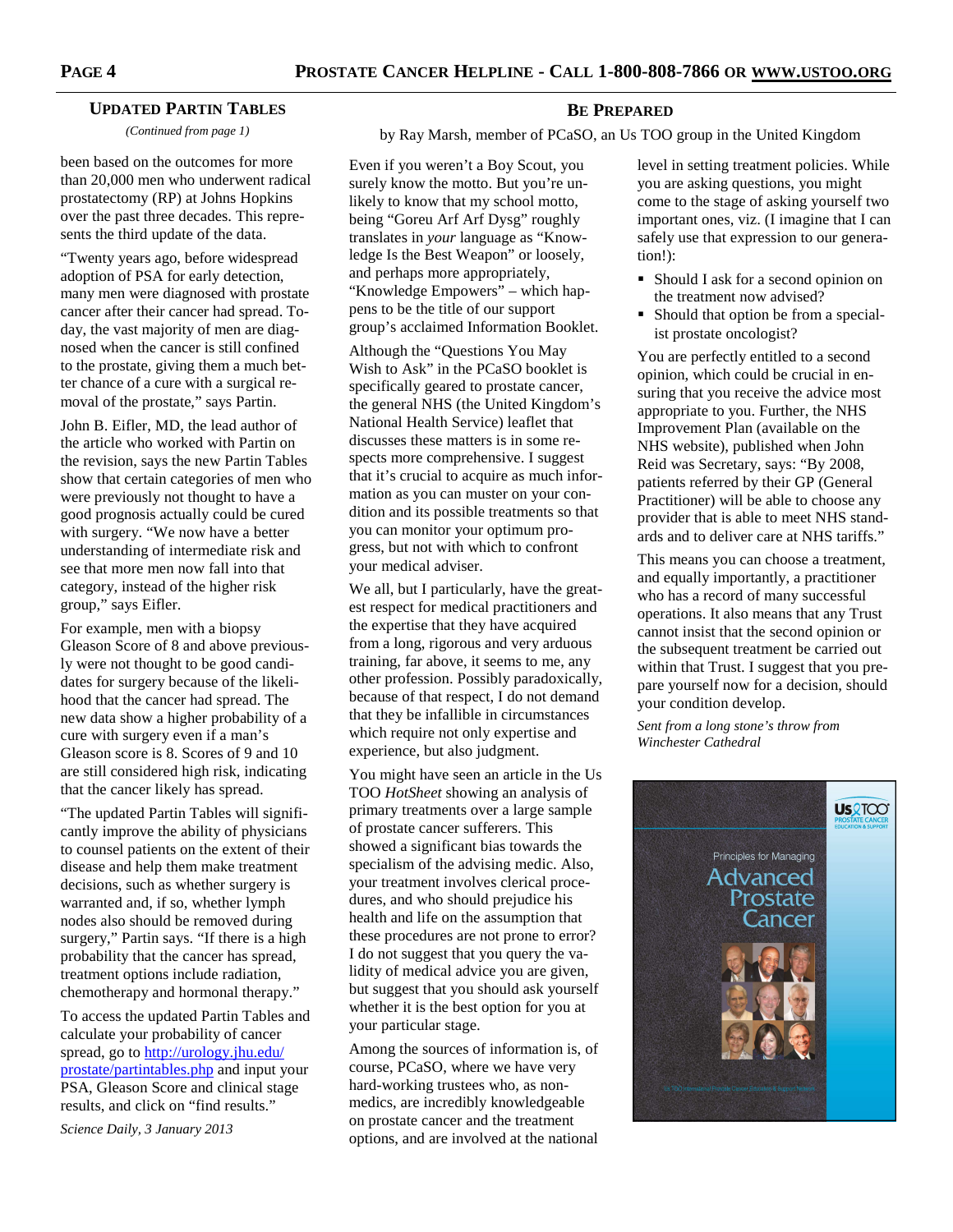#### **NDA FOR RADIUM-223**

*(Continued from page 1)* 

Radium-223 dichloride (radium-223), formerly referred to as radium-223 chloride, is an investigational alpha particle emitting pharmaceutical in development for CRPC patients with bone metastases. A majority of men with CRPC have radiological evidence of bone metastases. Bone metastases from prostate cancer typically target the lumbar spine, vertebrae and pelvis. In fact, bone metastases are the main cause of morbidity and death in patients with CRPC.

The submission was based on data from the ALSYMPCA (ALpharadin in SYMptomatic Prostate CAncer) trial, a Phase III, randomized, double-blind, placebo-controlled international study of radium-223 with best supportive care (BSC) vs. placebo with BSC in symptomatic CRPC patients with bone metastases. The trial enrolled 921 patients in more than 100 centers in 19 countries. The study treatment consisted of up to six intravenous administrations of radium-223 or placebo each separated by an interval of four weeks.

The primary endpoint of the study was overall survival. Secondary endpoints included time to occurrence of skeletalrelated events (SRE), time to total alkaline phosphatase (ALP) and PSA progression, total ALP response and normalization, safety, and quality of life.

In September 2009, Bayer signed an agreement with Algeta ASA (Oslo, Norway) for the development and commercialization of radium-223. Under the terms of the agreement, Bayer will develop, apply for health authority approvals worldwide, and commercialize radium-223 globally. Algeta will co-promote radium-223 with Bayer in the US.

Radium-223 is an investigational agent and is not approved by the FDA, the European Medicines Agency (EMA), or other health authorities.

For more information, please contact Rose Talarico at Bayer HealthCare Pharmaceuticals at (973) 305-5302 or email rose.talarico@bayer.com.

*Bayer Healthcare News Release 14 December 2012* 

# **ANTIOXIDANTS THE ENEMY IN CANCER TREATMENT, NOBEL WINNER WATSON SAYS**

Antioxidants may undermine metastatic cancer treatment and even contribute to its development, according to a hypothesis laid out by James D. Watson, PhD, who shared the 1962 Nobel Prize in Physiology or Medicine for the discovery of the double-helix structure of DNA. Antioxidants neutralize DNAand RNA-damaging reactive oxygen species (ROS) that would otherwise trigger apoptosis (programmed cell death), Watson explained in an article published online in *Open Biology*.

Although that balance is normally helpful, the vast majority of cancer treatments – radiotherapy, most chemotherapy, and some targeted therapies – rely directly or indirectly on ROS to block key steps in the cell cycle and thus kill cancer cells. "Unless we can find ways of reducing antioxidant levels, late-stage cancer 10 years from now will be as incurable as it is today," Watson said in a statement, calling this among his most important work since the double helix discovery.

Watson cited experiments with the chemotherapy drug paclitaxel (Taxol®) showing that its effectiveness was higher against cell lines with lower antioxidant capacity and also pointed to a variety of genetic factors pointing to connections between ROS and apoptosis. For example, apoptosis can be turned on by the p53 transcription factor, which boosts synthesis of genes that generate ROS.

"The fact that cancer cells largely driven by RAS and Myc are among the most difficult to treat may thus often be due to their high levels of reactive ROSdestroying antioxidants," Watson wrote. "The fact that late-stage cancers frequently have multiple copies of *RAS* and *MYC* strongly hints that their general incurability more than occasionally arises from high antioxidant levels," he added.

WenYong Chen, PhD, a cancer genetics researcher at City of Hope in Duarte, CA, agreed. "This describes a very important sea change about what we think about cancer therapy," he said, predicting it would fuel research over the next decade.

"We must focus much, much more on the

*(Continued on page 6)* 

#### **ASK DOCTOR SNUFFY MYERS**

Editors' note: Us TOO has invited certain physicians and others to provide information and commentary for the HotSheet to enrich its content to empower the reader. This column contains the opinions and thoughts of its author and is not necessarily those of Us TOO International.

I know Dr. Myers is an advocate of Color-Doppler Ultrasound imaging (CD-TRUS), especially as used in the practice of Dr. Duke Bahn in Ventura, California. My question is – why is CD-TRUS not more widely available in the United States? There are apparently only a few other centers besides Dr. Bahn's Prostate Institute of America where this technique is routinely available. Considering the large advantage of CD-TRUS over regular TRUS imaging it begs the question of why the medical community has not embraced and sought to promote the use of this superior imaging modality.

Of course, I cannot really know the answer to this question. So, I will give you my best guess. I would start by noting that the only physicians I have seen use this tool are trained radiologists. Now radiologists are, by definition, trained to read images. Urologists are not trained to read images with anything like the same rigor. I think performing and reading color Doppler ultrasound is not a trivial thing to do. I think it is best in the hands of someone who's training and major interests are focused on imaging.

I would also note that MRI is advancing rapidly and can compete well with color Doppler ultrasound in the evaluation of the prostate gland. I would also note that reading the MRI images also is best done by someone with rigorous training and interest in radiology. Increasingly, I see routine TRUS being replaced by more advanced, clearly superior imaging technology done in the hands of people with the skill to use that technology and that is the radiologist not the urologist.

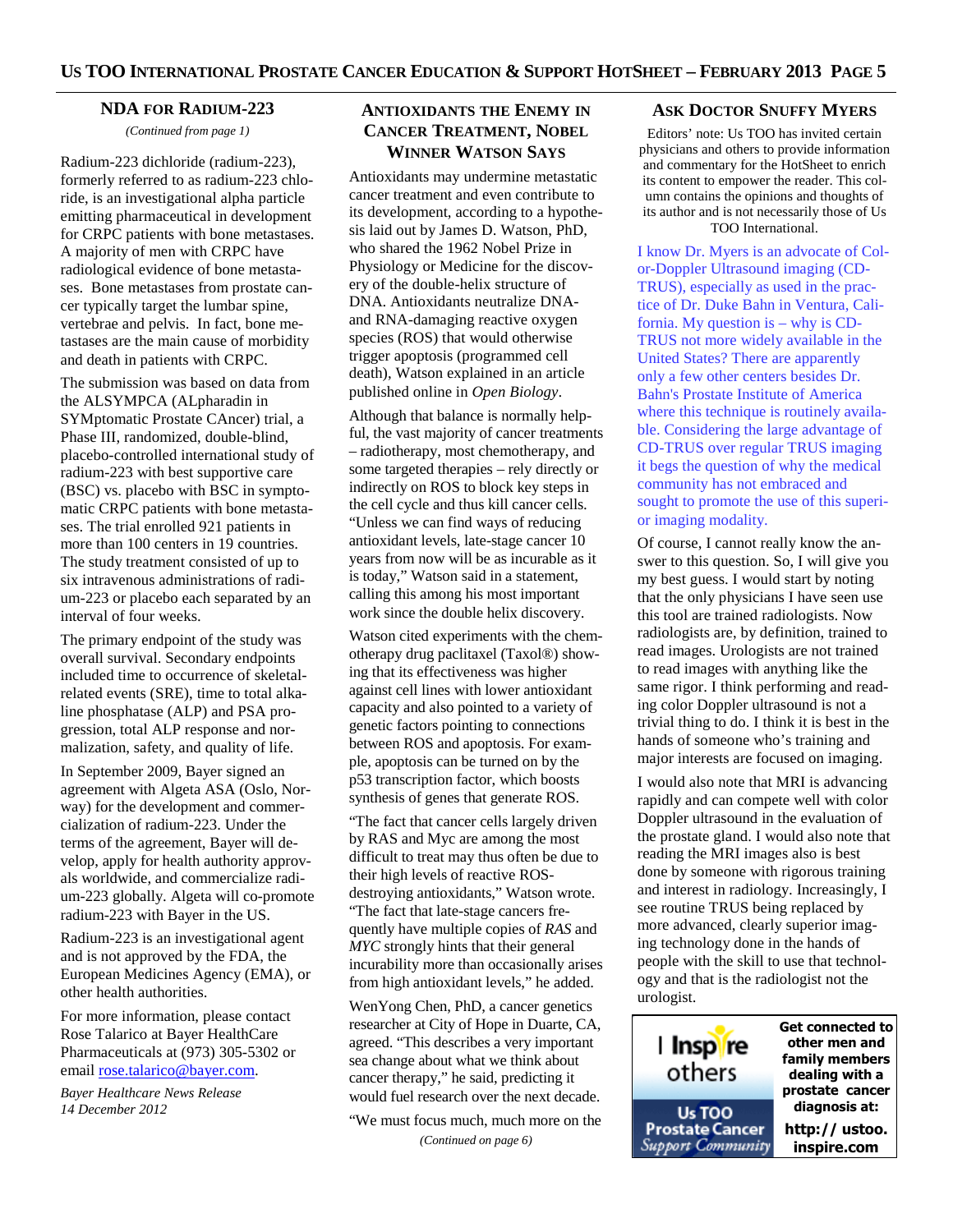#### **RISK OF ANTIOXIDANTS**

*(Continued from page 5)* 

wide range of metabolic and oxidative vulnerabilities that arise as consequences of the uncontrolled growth and proliferation capacities of cancer cells," he wrote. Under his hypothesis, ROS are what directly induce apoptosis in most cells.

Although no trials of antiantioxidant strategies have indicated more than a modest effect, there do appear to be some potential candidates. The oxidative phosphorylation inhibitor 3 bromopyruvate has been shown in an animal model to kill hepatocellular carcinoma cells more than 10 times faster than the more resilient normal liver cells "and so has the capacity to truly cure, at least in rats, an otherwise highly incurable cancer," Watson noted.

However, Richard Schilsky, MD, of the University of Chicago Comprehensive Cancer Center and incoming chief medical officer of ASCO commented that there's less immediate impact for clinical practice. "The one practical implication is that patients with cancer getting treatment with chemotherapy or radiation or some of the newer antiangiogenic agents probably should not be taking antioxidant therapies, like vitamins, and certainly not without discussion with their oncologist," he cautioned.

Supplements are popular among cancer patients but none have been proven to help, so it's reasonable to suggest holding off, Schilsky explained. On the other hand, patients don't need to avoid antioxidant-containing fruits and vegetables as part of a healthy diet, he noted.

*MedPage Today, 8 January 2013* 



Us TOO **Prostate Cancer** Support Community

# **DOC MOYAD'S WHAT WORKS & WHAT IS WORTHLESS COLUMN, ALSO KNOWN AS "NO BOGUS SCIENCE" COLUMN**

#### **"Metformin is on a roll, so is it time to discuss this dirt cheap drug with your doctor regardless of your prostate cancer situation? Affirmative!"**

Mark A. Moyad, MD, MPH, Univ. of Michigan Medical Center, Department of Urology

**Editors' note**: Us TOO has invited certain physicians and others to provide information and commentary for the *HotSheet* to enrich its content to empower the reader. This column contains the opinions and thoughts of its author and is not necessarily those of Us TOO International.

**Bottom Line:** A new study from Sloan-Kettering suggests that diabetic men taking the generic drug metformin that also received radiation therapy had a reduced risk in the development of hormone refractory prostate cancer (HRPC), dying from prostate cancer and probably dying from any cause compared to men not on metformin.<sup>1</sup> Whether or not this drug will benefit diabetic and non-diabetic individuals is receiving research now but come on folks it is time to talk about this cheap drug with your doctor because it helps some folks lose weight.

You know the Moyad philosophy thus far (it ain't tough to figure out… just to do)-"if it is heart healthy then it is prostate healthy and if it is dirt cheap then even better!" I have talked about my excitement for cholesterol lowering drugs and/or aspirin to fight prostate cancer for over a decade and over the past few years I have talked a little about metformin so let's review shall we? Metformin is the only drug to prove that it reduces the risk of type II diabetes, treats type II diabetes, probably reduces the risk of weight gain when on hormonal therapy for prostate cancer, is very cheap and has a ridiculously low risk of side effects. Now, there is all this new data to suggest that it reduces the risk of more cancers than I can name in a column (over 40 clinical trials are going on with it right now). Can all this be true? Or is this one of those over-hyped situations kind of like a Notre Dame football team? Well, let me put it this way, metformin is more popular than an Alabama Football team in Alabama right now and by controlling blood sugar, insulin and reducing growth factors there is a lot of excitement for individuals to try this drug right now against prostate cancer. This new study from Sloan-Kettering is not proof but it adds to the excitement to the point where I believe it is now time for any patient with prostate cancer to ask your doctor about the positives and negatives of taking it now, or in the future

regardless of your situation. Look, this drug could turn out to be a bust but if all it does is help you to lose some weight then great! By the way, the median BMI of the men in the Sloan Kettering study was 27 (overweight), which means men/ all of us need help for weight loss and a potential benefit against prostate cancer along with conventional treatment and I am beginning to believe that metformin might be something where in the worst case scenario it is not such a bad scenario at all! Oh and Happy Valentines Day and remember "a happy wife  $=$  a happy life" and any man, say Mark Moyad for example that receives a new big screen TV as a surprise on Valentine's Day from his significant other (say for example, his wife or from Tom Kirk) will always be grateful!

#### Reference:

1. Spratt DE, Zhang C, Zumsteg ZS, Pei X, Zhang Z, Zelefsky MJ. Metformin and prostate cancer: Reduced development of castration-resistant disease and prostate cancer mortality. Eur Urol, 14 December 2012; Epub ahead of print.

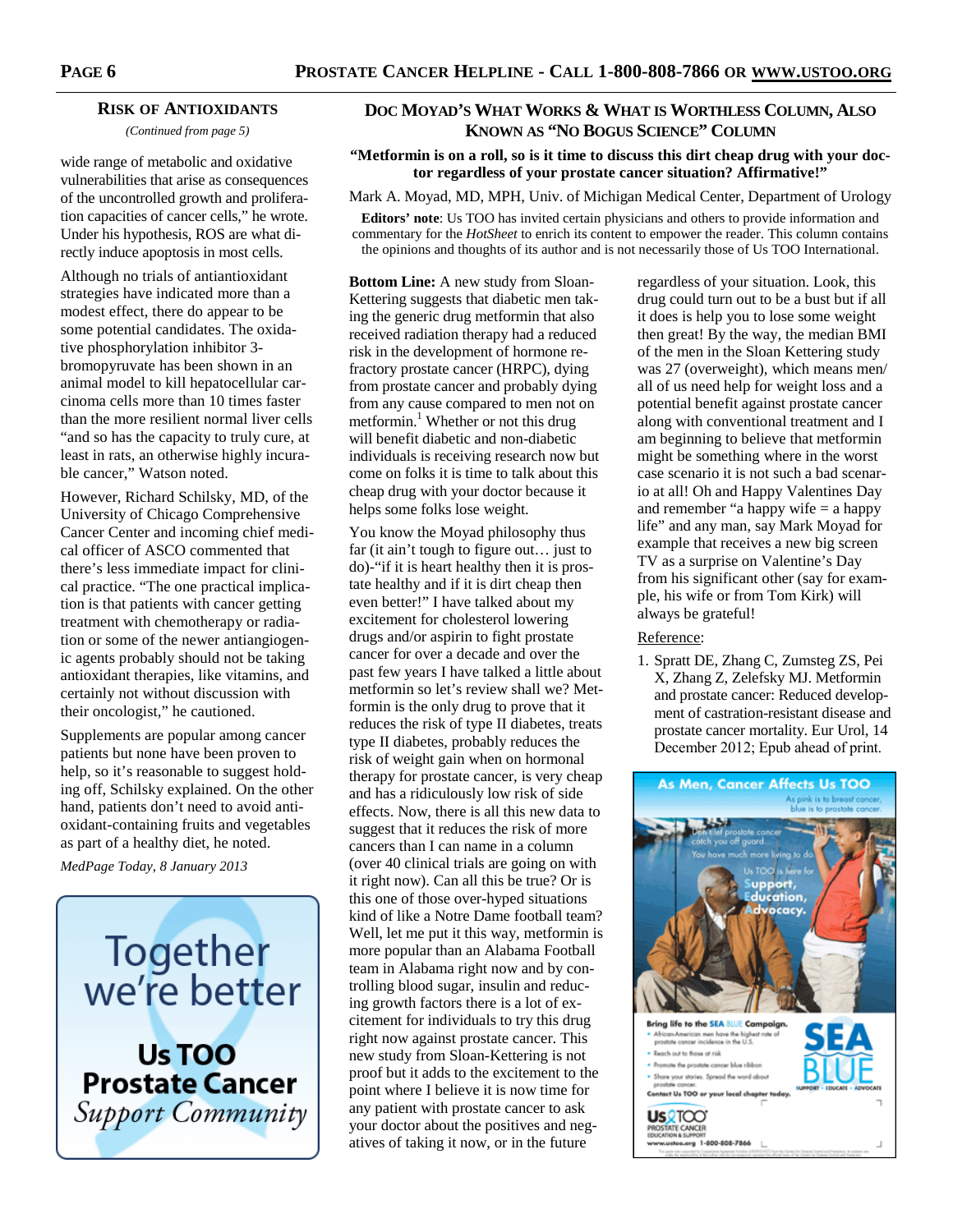#### **DOCTOR CHODAK'S BOTTOM LINE** *(Ref Key: article #, page #, column #)*

#### **Editor: www.prostatevideos.com**

*Editors' note*: Us TOO has invited certain physicians and others to provide information and commentary for the *HotSheet* to enrich its content to empower the reader. This column contains the opinions and thoughts of its author and is not necessarily those of Us TOO International.

**a1p1c1** Physicians from Johns Hopkins hospital have recently updated the results of the well-known Partin tables that provide an estimate of a man having localized disease, tumor outside the gland, into the seminal vesicles and into the lymph nodes based on the Gleason score, the PSA and the digital rectal exam. This has been an excellent tool for helping to counsel men about different therapies.

However, a major weakness of this predictive tool remains, which is its inability to predict the outcome of men followed for 10 and 15 years after undergoing surgery. For example, another article in this issue of the *HotSheet*, provide data offering greater support for surgery in men with Gleason 8 cancers. But we really do not know how often the cancer recurred, required additional therapy or still resulted in a man's death. That information is available from another predictor called the Kattan nomogram. Still, the updated data will be a useful tool.

**The Bottom Line:** The more information men have about the risk from the cancer, the easier they may be able to participate in deciding if surgery is right for them.

**a2p1c2** Men with bone metastases are likely to have another option for helping improve their survival. Radium-223 was tested in a randomized study and showed an improvement in survival. This occurred without major morbidity so it is highly likely that the FDA will give them approval. When that occurs, there will be four options for men failing hormone therapy; Provenge, abiraterone and then radium 223. Studies may be needed to figure out the best sequence of these options.

**The Bottom Line:** Radium-223 is likely to become available and offer another way to help men suffering from bone metastases.

**a3p1c3** The article by Cooperberg and co-workers raises many interesting issues. The authors attempted to compare cost and outcomes of the different therapies for prostate cancer. Unfortunately, there are many unresolved issues about

their analysis, primarily the lack of randomized studies upon which results can be compared. The only two randomized studies done compared watchful waiting to radical prostatectomy and those results have been discussed before.

Furthermore, discussing five-year survival rates also is rather unimportant for this disease. Unless we get randomized studies comparing surgery to other treatments, the relative benefit of the options will remain very uncertain.

As for cost, I would question why that really matters. Patients are not concerned about cost when choosing their therapy, as evidenced by the growing volume of men getting proton therapy or IMRT + brachytherapy without evidence this form of therapy conveys advantages over less expensive therapies.

A radical idea would be for Medicare to pay for the least expensive therapy that is considered reasonable and let patients decide if they want to pay the extra amount for more expensive therapies that have not been proven to be better.

**The Bottom Line:** We will continue to debate the merits of different treatment options without really knowing the truth unless randomized studies are somehow mandated.

**a4p2c2** Using genetic markers to decide on prostate biopsy is making progress, based on the study cited in this issue of the *HotSheet*. For those readers that are not familiar with AUC analyses, the closer the value gets to 1.0, the more accurate is the predictive tool. In this medical study, although the genetic markers did increase the AUC significantly from 0.62 to 0.66 it has a long way to go before it will be useful on a case-by-case analysis  $(AUC \sim 0.8{\text -}0.9)$ .

**The Bottom Line:** Genetic markers may one day provide helpful information for deciding on whether to do a prostate biopsy but it is not yet ready for clinical use.

**a5p2c3** An increasing number of reports are evaluating MRI to improve the diagnostic value of ultrasound-guided prostate biopsies. Some have shown an improvement in detection as found in the report by Marks who combined MR and ultrasound. Some caution is needed in interpreting the results. Although a higher percentage of targeted biopsies showed cancer compared to random biopsies, several questions need to be answered.

First, in terms of counseling patients, does it really matter of cancer is found on 2 cores vs 3? The way the results are presented does not tell us in how many men cancer was detected or not. The other issue is how often the MRI is giving false positive results. Using this method for men undergoing their first biopsy could prove to be extremely expensive and may further increase the detection of non-life threatening cancers.

**The Bottom Line:** More work is needed to determine if MRI should become part of routine prostate biopsies.

**a6p3c1** Docetaxel chemotherapy was the first treatment showing a survival benefit for men failing hormone therapy. Unfortunately, most men never receive the drug primarily because of side effects. The randomized study by Kellokumpu-Lehtinen and co-workers looked at the impact of modifying the dose and giving it every two weeks instead of every three. The preliminary results are very encouraging with a better time to treatment failure with fewer major side effects. These results need to be further studied for survival and if the findings persist could provide additional benefit for men with progressive disease.

**The Bottom Line:** Modifying the interval between doses of docetaxel may offer better efficacy with lower morbidity for patients but additional studies will be needed.